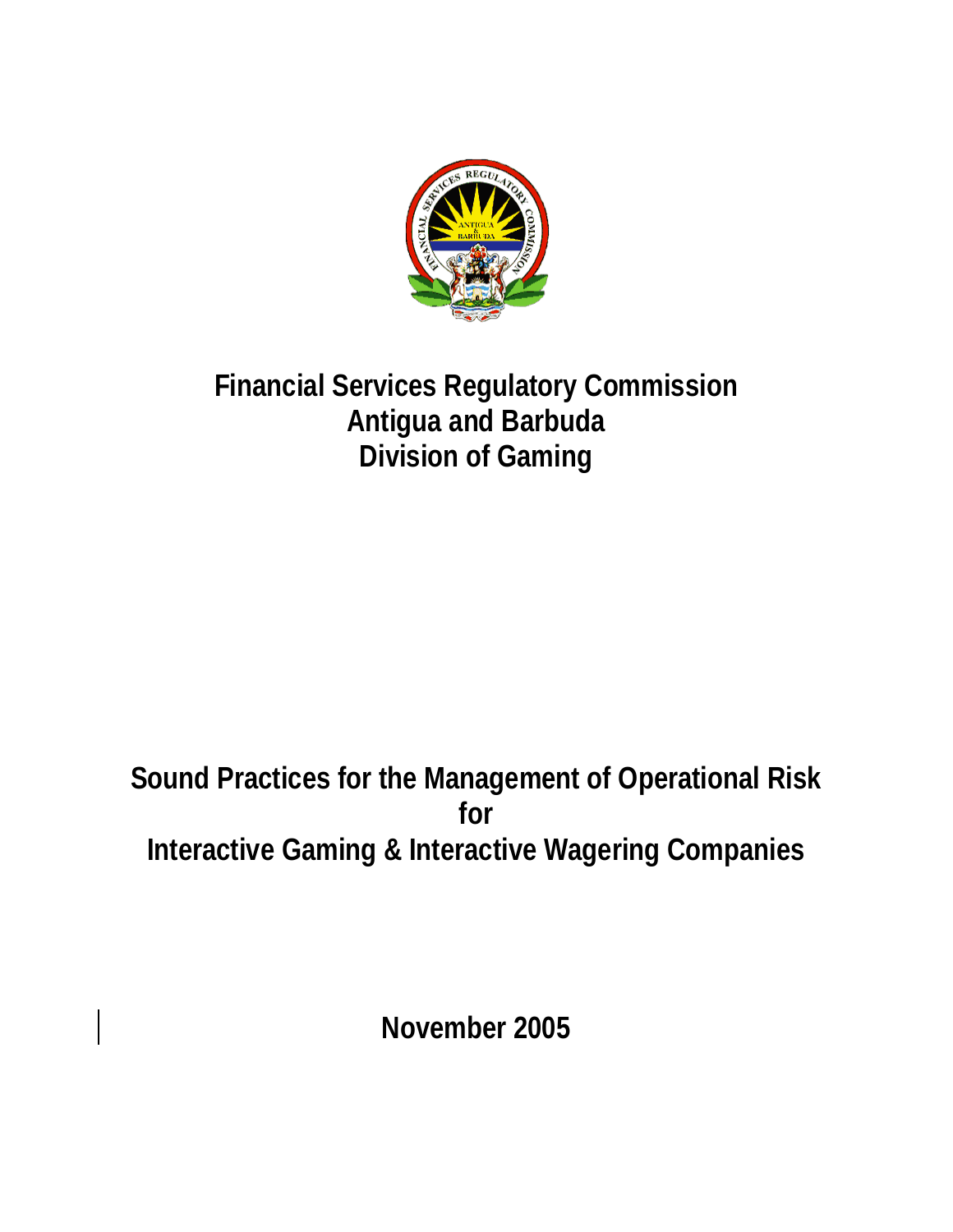### **Sound Practices for the Management of Operational Risk for Interactive Gaming & Interactive Wagering Corporations**

# **Authority**

1.1 Section 316 (4) of the International Business Corporations Act (IBC Act) requires the Commission to take any necessary action required to ensure the integrity of the International Business Corporation sector. The International Business Corporations (Prudential Management of Licensed Corporations) Regulations, 2004 - Statutory Instrument No. 9 of 2004- prescribe that a licensed corporation:

- shall carry out its business in a prudent manner in accordance with the industry standards and best practices and any guidelines or directions issued by the Commission [regulation 4].
- establish and implement policies, practices and procedures relating to identification, measurement, monitoring and control of *default risk, liquidity risk, legal risks and operational risks [regulation 8(1) (g)] and the Interactive Gaming and Interactive Wagering Regulations 87 to 94.*
- shall be guided by such guidelines or directions as the Commission may issue in relation to policies, practices and procedures of a licensed corporation [regulation 6].

1.2 These guidelines are being issued for the guidance and compliance by the corporations licensed to carry on *interactive gaming and interactive wagering business* but shall be applicable to other licensed corporations also to the extent they are relevant.

# **2 Background**

2.1 'Operational risk' is 'the risk of loss resulting from inadequate or failed internal processes, people and systems or from external events'. The definition includes legal risk but excludes strategic and reputational risk. Operational risk is a distinct class of risk similar to default and market risk. Examples of operational risk include:

- Internal and external fraud
- Employment practices and workplace safety
- Clients, software, games and business practices
- Damage to physical assets
- Business disruption and system failures (telecommunications, gaming software and betting and wager errors)
- Execution, delivery and process management (for example, data entry errors, collateral, unapproved access given to player accounts, and vendor disputes.)

2.2 Operational risk differs from other IGIWC risks in that it is typically not directly taken in return for an expected reward, but exists in the natural course of corporate activity. At the same time, failure to properly manage operational risk can result in a misstatement of a company's risk profile and expose the company to significant losses.

2.3 Management of operational risk includes identification, assessment, monitoring and control/mitigation of risk.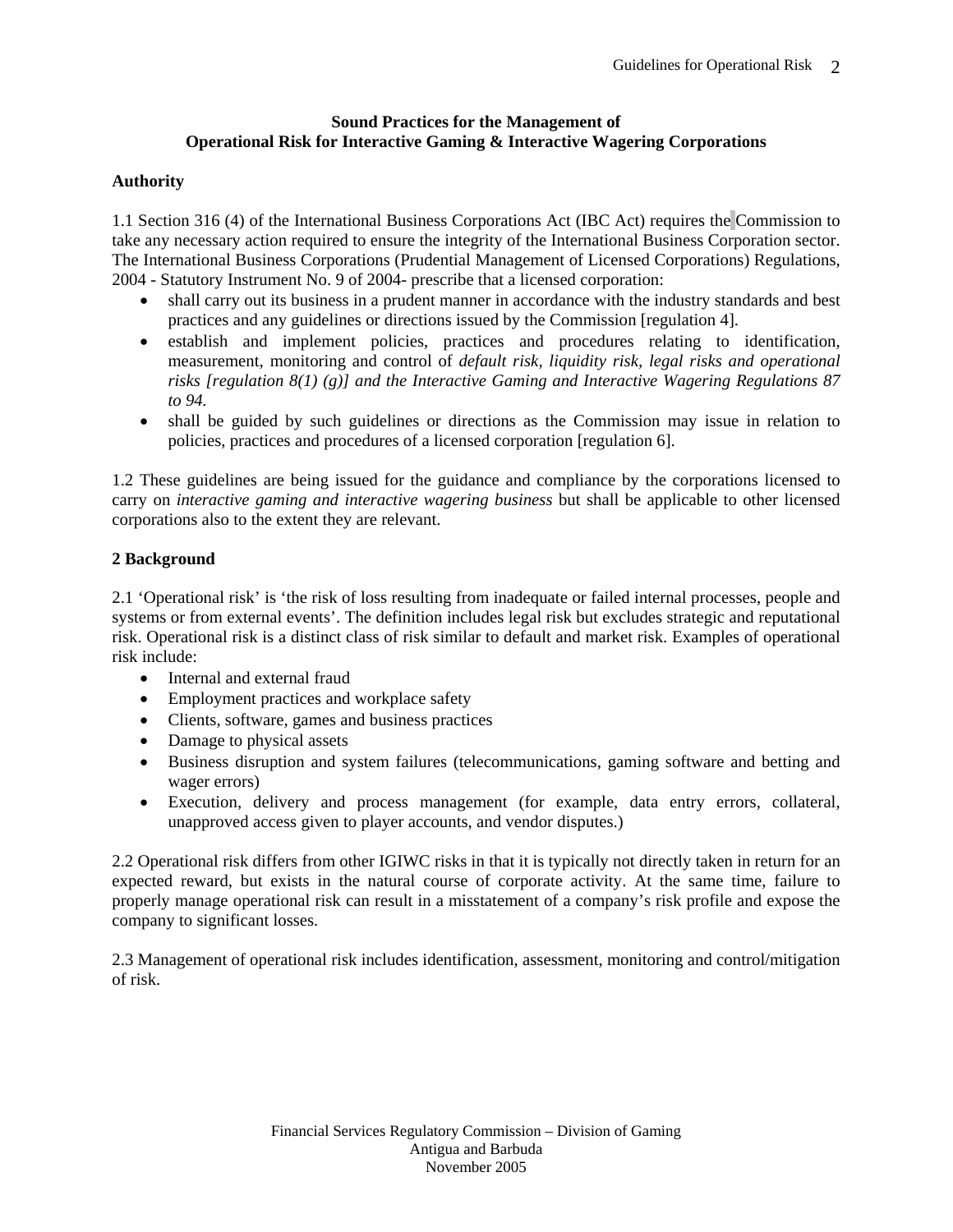# **3 Developing an Appropriate Risk Management Environment**

3.1 The board of directors should be aware of the major aspects of the IGIWC operational risks as a distinct risk category that should be managed, and it should approve and periodically review the IGIWC operational risk management framework. The framework should provide a firm-wide definition of operational risk and lay down the principles of how operational risk is to be identified, assessed, monitored, and controlled/ mitigated.

3.2 The board should provide senior management with clear guidance and direction regarding the principles underlying the framework and approve the corresponding policies developed by senior management.

3.3 The framework should cover the company's appetite and tolerance for operational risk, as specified through the policies for managing this risk and the IGIWC prioritization of operational risk management activities, including the extent of, and manner in which, operational risk is transferred outside the company. It should also include policies outlining the IGIWC approach to identifying, assessing, monitoring and controlling/mitigating the risk. The degree of formality and sophistication of the IGIWC operational risk management framework should be commensurate with the company's (private or publicly listed) risk profile.

3.4 The board should establish a management structure capable of implementing the IGIWC operational risk management framework. It should establish clear lines of management responsibility, accountability and reporting. In addition, there should be separation of responsibilities and reporting lines between operational risk control functions, business lines and support functions in order to avoid conflicts of interest.

3.5 The board should review the framework regularly to ensure that the IGIWC is managing its operational risks and conforms to industry best practice. If necessary, the board should revise its operational risks so that all material operational risks are captured.

## **4 Internal Audit**

4.1 The board of directors should ensure that the IGIWC operational risk management framework is subject to effective and comprehensive internal audit by operationally independent, appropriately trained and competent staff. The internal audit function should not be directly responsible for operational risk management.

4.2 The board (either directly or indirectly through its audit committee) should ensure that the scope and frequency of the audit program is appropriate to the risk exposures. Audit should periodically validate that the IGIWC's operational risk management framework is being implemented effectively across the IGIWC.

4.3 Where audit function at some IGIWC's (particularly smaller companies) has initial responsibility for developing an operational risk management program, IGIWC's should see that responsibility for day-today operational risk management is transferred elsewhere in a timely manner.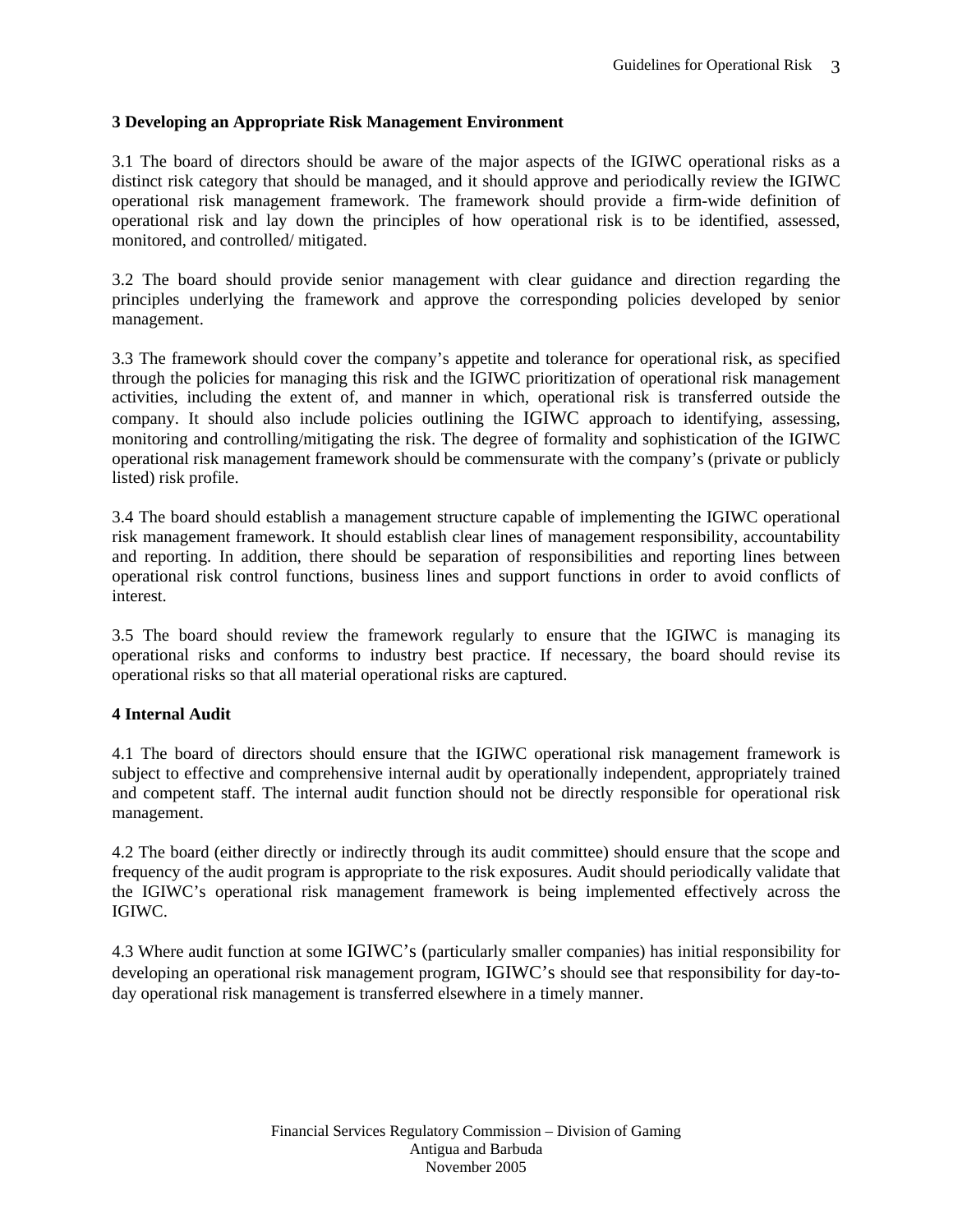#### **5 Senior Management**

5.1 Senior management should have responsibility for implementing the operational risk management framework approved by the board of directors. The framework should be consistently implemented throughout the whole on-line gaming organization, and all levels of staff should understand their responsibilities with respect to operational risk management. Senior management should also have responsibility for developing policies, processes and procedures for managing operational risk in all of the on-line gaming company's material products, activities, processes and systems.

5.2 Senior management should clearly assign authority, responsibility and reporting relationships to encourage and maintain accountability, and ensure that the necessary resources are available to manage operational risk effectively. Senior management should assess the appropriateness of the management oversight process in light of the risks inherent in a business unit's policy.

5.3 Senior management should ensure that on- line gaming company's activities are conducted by qualified staff with the necessary experience, technical capabilities and access to resources, that staff responsible for monitoring and enforcing compliance with the IGIWC risk policy have authority independent from the units they oversee and that the on-line gaming company's operational risk management policy has been clearly communicated to staff at all levels in units that incur material operational risks.

5.4 Senior management should ensure that staff responsible for managing operational risk communicates effectively with staff responsible for managing credit, market, and other risks, as well as with those in the company who are responsible for the procurement of external services such as gaming software provider, alternate payment solutions and outsourcing agreements (customer service support and affiliates and associates).

5.5 Senior management should also ensure that the on-line gaming company's remuneration policies are consistent with its appetite for risk. Remuneration policies which reward staff that deviate from policies (e.g. by exceeding established limits) weaken the company's risk management processes. Particular attention should be given to the quality of documentation controls and to transaction-handling practices. Policies, processes and procedures related to advanced technologies supporting high transactions volumes, in particular, should be well documented and disseminated to all relevant personnel.

## **6 Identification, Assessment, Monitoring and Mitigation/Control of Operational Risk**

#### **Identification**

6.1 On-line Gaming companies should identify and assess the operational risk inherent in all proprietary software and games, activities, processes and systems. Effective risk identification considers both internal factors (such as the on-line gaming company's structure, the nature of the company's activities, the quality of the company's human resources, organizational changes and employee turnover) and external factors (such as changes in the industry and technological advances) that could adversely affect the achievement of the gaming company's objectives.

#### **Assessment**

6.2 On-line Gaming company's should ensure that before new games, software activities, processes and systems are introduced or undertaken, the operational risk inherent in them is adequately assessed.

> Financial Services Regulatory Commission – Division of Gaming Antigua and Barbuda November 2005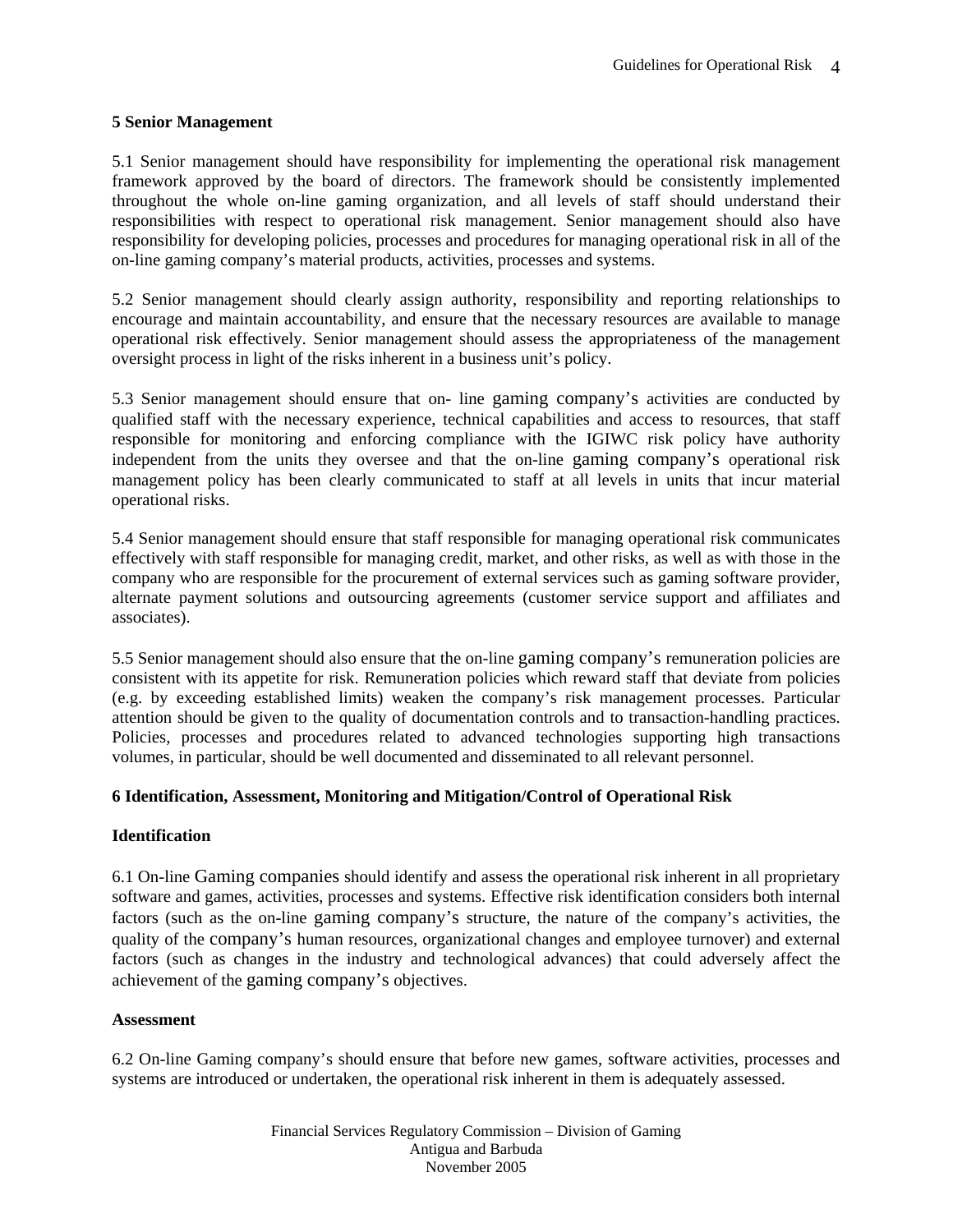# **Monitoring**

6.3 On-line Gaming company's should implement a process to regularly monitor operational risk profiles and material exposures to losses. In addition to monitoring operational loss events, on-line gaming companies should identify appropriate indicators that provide early warning of an increased risk of future losses. Such indicators (often referred to as key risk indicators or early warning indicators) should be forward-looking and could reflect potential sources of operational risk such as rapid growth, the introduction of new games and/or software, employee turnover, transaction breaks, system downtime, and so on. When thresholds are directly linked to these indicators an effective monitoring process can help identify key material risks in a transparent manner and enable the on-line gaming company to act upon these risks appropriately.

6.4 There should be regular reporting of pertinent information to senior management and the board of directors. The board of directors should receive sufficient higher-level information to enable them to understand the gaming company's overall operational risk profile and focus on the material and strategic implications for the business.

# **Mitigation/Control**

6.5 On-line Gaming company's should have policies, processes and procedures to control and/or mitigate material operational risks. For all identified risks the company should decide whether to use appropriate procedures to control and/or mitigate the risks, or bear the risks. For those risks that cannot be controlled, the on-line gaming company should decide whether to accept these risks, reduce the level of business activity involved, or withdraw from this activity completely.

6.6 Some important constituents of a mitigation/control program are:

- Formal, written policies and procedures
- Strong control culture that promotes sound risk management practices
- Appropriate segregation of duties
- Assignment of responsibilities such that there is no conflict of interest.
- Close monitoring of adherence to assigned risk limits or thresholds
- Maintaining safeguards for access to, and use of, assets and records
- Ensuring that staff have appropriate expertise and training;
- Identifying business lines or gaming/wagering returns appear to be out of line with reasonable expectations (industry bench marks with respect to percentages) (e.g., where a supposedly low risk, low margin gaming activity generates high returns that could call into question whether such returns have been achieved as a result of an internal control breach);
- Regular verification and reconciliation of transactions and accounts; and.
- Investments in appropriate software technology and information technology security (However, on-line gaming companies should be aware that increased automation could transform highfrequency, low-severity losses into low frequency, high-severity losses.)

## **7 Outsourcing**

7.1 On-line gaming company's should establish policies for managing the risks associated with outsourcing activities. An on-line gaming company's use of third parties does not diminish the responsibility of the board of directors and management to ensure that the third-party activity is conducted in a safe and sound manner and in compliance with applicable laws.